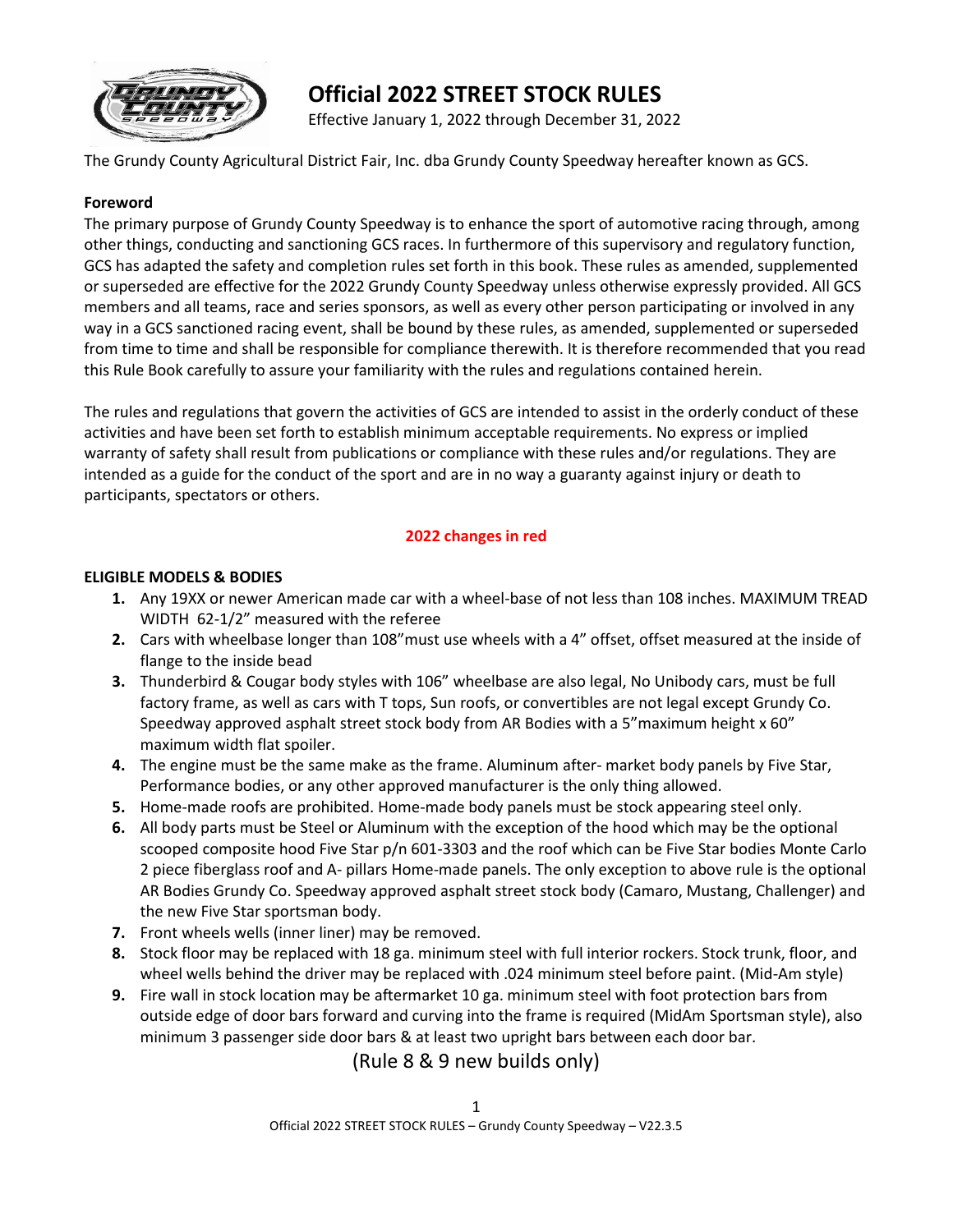- **10.** All doors must be welded or double chained.
- **11.** No modification to frame (you cannot shorten or add to frame, move or alter control arm, trailing arm mounting points, or move cross member) X bracing allowed.
- **12.** Factory hood & trunk latches will be removed and replaced with pins or straps. Padding under hood must be removed.
- **13.** Rear spoiler allowed 5" maximum height, 60" width Maximum width measured on the back side. NO WINGS OR WRAP AROUND SPOILERS. Maximum Height from ground to top of spoiler is 42 inches.
- **14.** All glass (including headlight tail light, etc.) must be removed Except for the front windshield, Lexan windshield is legal.
- **15.** Bumpers must extend the whole width of car, and be wrapped into sheet metal to prevent hooking, No extra bracing or plating of any kind, front hoop is allowed in front of radiator, 1-3/4" max diameter.
- **16.** Front spoiler and lowest point of body may be no lower than 5'' from the ground.

# **CAR INTERIOR**

- **1.** Dash board may be removed only if it is replaced by a roller dash hoop or bar.
- **2.** Aluminum racing seat is required. Head area of seat must be braced from rear.
- **3.** Racing seat belts (4 or 5 point) with a minimum 3" wide lap belt, 3" wide shoulder harness with a SFI manufacture date with in 5 years of each event.
- **4.** belt anchoring must be bolted to cage and floor with plates with min. grade 5 bolts, nuts , washers
- **5.** Shoulder belts must be installed per manufacturer's guidelines.
- **6.** Window net required, and must be up and latched any time car is on track.
- **7.** One stock position or wide angle mirror, side view mirror must be mounted in side car.
- **8.** Steering column shaft must be collapsible.
- **9.** Securely mounted fully charged fire extinguisher with a visible dial type gauge required.

# **ROLLCAGE**

- **1.** All cars must have a properly welded and constructed roll cage made of a minimum 1-3/4" x .095 wall tubing or equivalent, roll cage must have 4 uprights properly welded to frame, rollcage must have at least 3 bars on driver's door, and 2 bars on passenger door. Driver's door bars must have a 1/8" steel plate at least 18" high welded to door bars with minimum of 2 uprights between each door bar.
- **2.** Roll bar must be located directly behind driver and close to roof of car.
- **3.** Roll cage may extend through front firewall, but cannot reinforce the end of core support, rollcage must end behind core support with any bars behind radiator.
- **4.** Rollcage cannot reinforce the bumper or body.
- **5.** All cage construction and welding must be done in a professional manner, which will be inspected closely.
- **6.** Rollcage padding required including pad on steering wheel.

# **SUSPENSION**

- **1.** Stock, American made O.E.M steering boxes and other steering components must be consistent with that model chassis and in stock location, No heim joints allowed.
- **2.** Upper A-arms can be replaced with one piece tubular A-arms with bushing shafts only, mounted to original A-arm mounting pad in factory location (Mid Am style uppers). Maximum length of 9 inches from center of cross shaft to ball joint centerline.
- **3.** Stock ball joints. After-market must maintain O.E.M. stock dimensions, Upper ball joints must be mounted on top side of control arm. NO MONO BALLS, NO LOW FRICTION BALL JOINTS.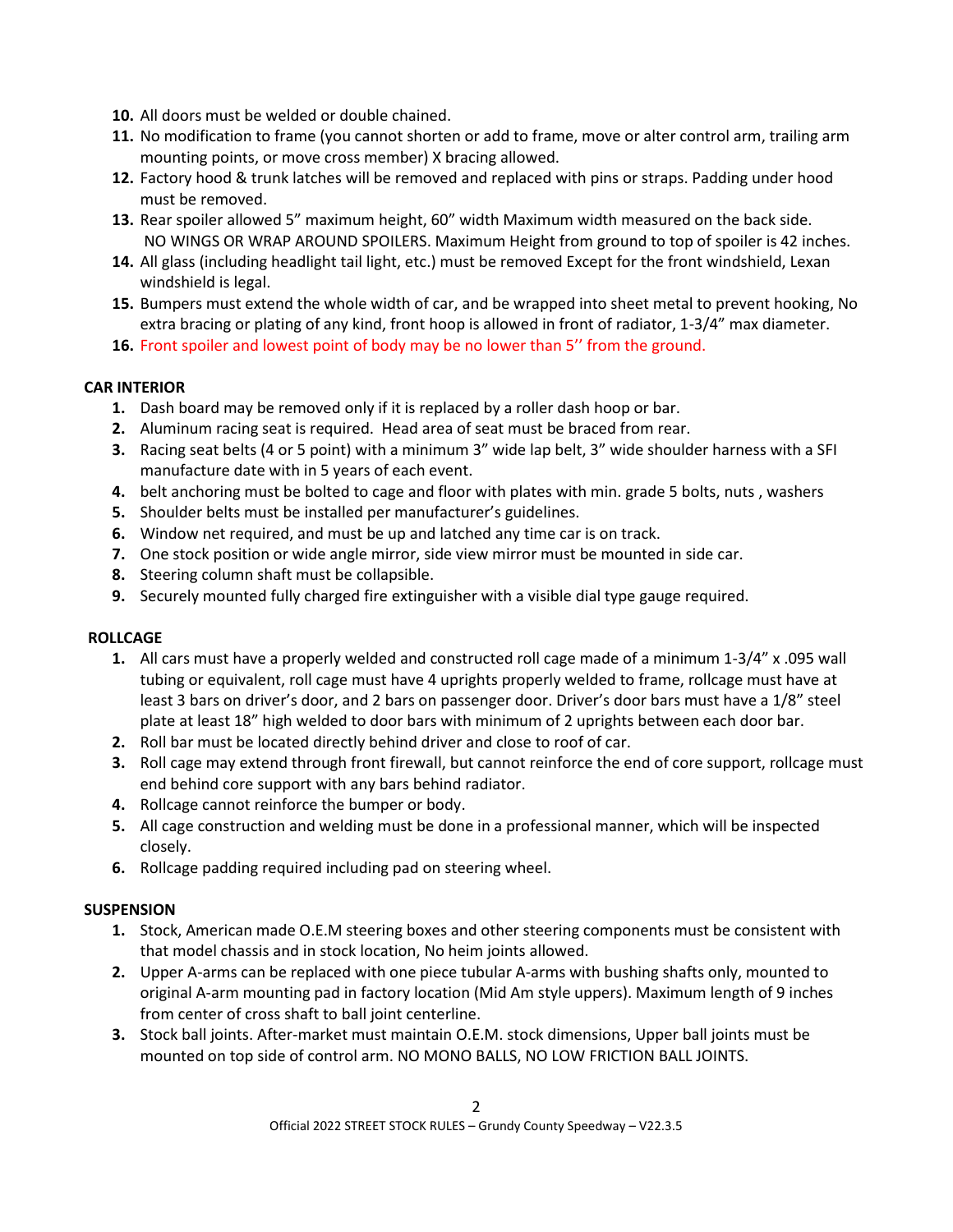- **4.** Stock spindles must maintain O.E.M. dimensions & geometry, NO slotting or moving hole for tie rod end mounting, hole must be in stock location on spindle.
- **5.** All springs must remain in stock location & may be no smaller than 5" I.D. and minimum 8.5" length. SCREW JACKS ALLOWED all four corners. **The use of spring buckets built with any type of angled degree will be subject to a 20# weight penalty. The 20 lbs of weight must be located centered behind the fuel cell attached to the frame. Ask tech official if you have any questions.**
- **6.** NO Rear sway bar. Front sway bar may be mounted and adjustable (mid-am style).
- **7.** Coleman hubs allowed in front, STEEL ONLY.
- **8.** Minimum Frame height is (6) inches with driver seated in car. No other structures may extend below cross member i.e. lead ballast.
- **9. Updated Lead Rule**

**All added weight must be solid LEAD, no tungsten. Must also be painted WHITE with car numbers written on and stamped into weights. All lead must be mounted in place with minimum 1/2 inch grade 8 bolts or 1/2 threaded rod and secured with nylock nuts or must be double nutted. There is a \$10 per pound fine for any lead that is mounted loose or falls off car on track at any time for the team. Cars may not be able to pass tech if numbers are not written and stamped on weights and painted white.**

- **10.** No weight is to be hanging down below the frame.
- **11.** Rear trailing arms must be O.E.M stock or OPTIONAL replica stock trailing arms from CRS Motorsports (608)781-3929 - Dan. Trailing arms must be the same length on both sides and maintain stock center to center mounting hole dimensions. All bushings must be made of same material on both sides. No mono balls or bearings, or offset bushings, trailing arms must be mounted in stock location.
- **12.** Installation of any non-stock suspension part such as torque arms , or panhard bars is not allowed
- **13.** No lightening of suspension parts
- **14.** Street stock type racing shock allowed. (1 per wheel) NO REBUILDABLE, OR ADJUSTABLE SHOCKS ALLOWED maximum \$125.00 each. Front shocks may be heim joint shocks mounted mid-am style, rear shocks can use thread on adapter but must mount in stock location.
- **15.** NO aluminum shocks. STEEL ONLY

#### **BRAKES**

- **1.** Stock master cylinder mounted in stock location.
- **2.** NO DUAL MASTER CYLINDERS
- **3.** Stock O.E.M. American made cast iron calipers only, 2-1/2" maximum diameter pistons. No aluminum calipers
- **4.** NO rear disc brakes allowed. Working brakes required on all four wheels
- **5.** Hubs and rotors must be steel. NO LIGHTENING OF ROTORS OR ANY
- **6.** BRAKE PARTS, exception; aluminum brake drums allowed.

#### **FUEL CELL & CONTAINER**

- **1.** Fuel cell is required
- **2.** Fuel cell must be located in trunk between frame rails as far forward as possible with 11 gauge steel minimum container around fuel cell. Fuel cell must be a minimum of 10 inches from bottom of cell to the ground with car on 6 inch blocks
- **3.** Fuel cell must be mounted to square tubing that is welded to frame rails.
- **4.** Fuel cell mounting will be vigorously inspected
- **5.** All fuel cells must be vented with safety roll over valve
- **6.** Fuel inlet cap must be mounted to fuel cell only, No quick fill inlets
- **7.** All cars will have a steel or aluminum fuel line located outside the drivers compartment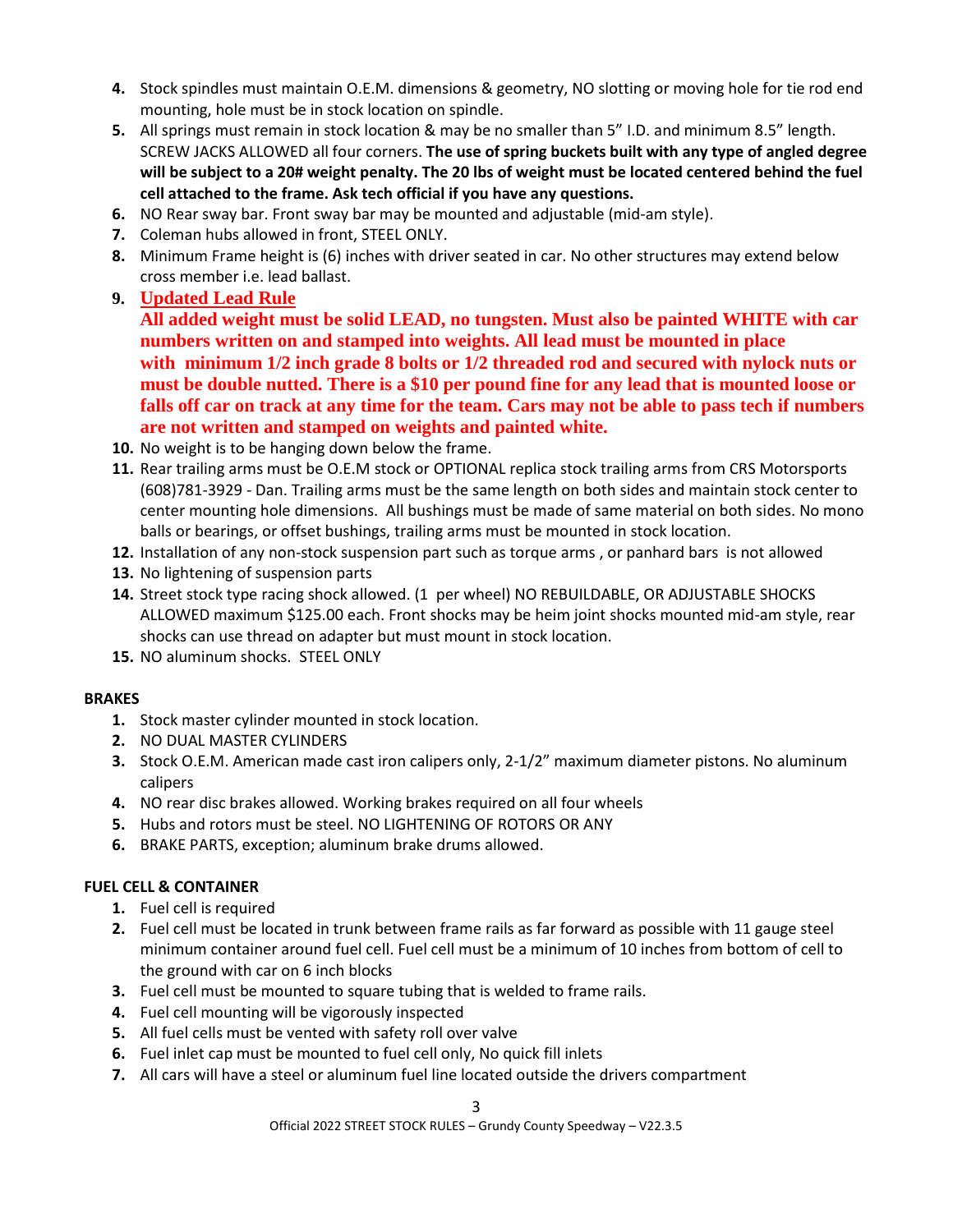- **8.** Fuel, GAS ONLY. No alcohol or Oxygen bearing or performance enhancing additives. Which means no E85. Crate racing fuel or specialize race fuel is prohibited, verify with tech.
- **9.** Rear firewall must completely seal trunk area from drivers compartment
- **10.** NO ELECTRIC FUEL PUMPS.
- **11.** The use of an Oberg fuel Shut Off valve installed in the fuel line coming out of the fuel cell within the first 12 inches from the fuel cell is mandatory.

### **ENGINE**

- **1.** Engine cubic inch maximum 358 Chevy, 361 ford and Chrysler
- **2.** Stock production small block engines only, No 202 heads, straight plug heads only
- **3.** Cam lift not to exceed .500 valve lift. NO roller cams. Engine must have at least 12 inches of vacuum at idle (1000 rpms or less) on tech inspectors gauge
- **4.** Stock cast iron unaltered heads ( no porting, acid dipping, polishing, or gasket matching allowed)
- **5.** Stock rocker arms and stock ratio only
- **6.** Stock valve spring diameter. (1.250 inches) NO BEEHIVE SPRINGS
- **7.** Vortec heads allowed unaltered (906, 062), after market OE Engine-Quest heads will be allowed unaltered with OE valve size and combustion chamber cc.
- **8.** Engine must be of same manufacturer as chassis and body. NO ALUMINUM HEADS OR BLOCKS
- **9.** Crankshaft must be stock cast iron or cast steel unaltered except for normal clean up and balancing, Cranks should not be gun drilled, contoured, or sculptured. Crankshaft minimum weight 50 lbs. Stock Stroke for block.
- **10.** Oil pan must have a 1" inspection hole located on drivers side in line with 3<sup>rd</sup> or 4th rod journal of crankshaft which-ever is more accessible.
- **11.** Flat top pistons required, No domed piston of any kind. Maximum compression on all engines is 10.1:1 measured by the track "WHISTLER" Compression will also be checked with compression gauge and not to exceed 200 lbs on techs gauge with 6 hits.
- **12.** Connecting rods must be stock or magnetic steel only, NO"H" BEAM or ALUMINUM RODS
- **13.** Stock factory cast intake & exhaust manifolds. No high-rise or open plenum intake manifolds. Optional factory aluminum or Edelbrock #2116 & 2101 or Professional Products Cyclone #52001 & 52007. Spec header Flow Tech # 11108 is optional. (no grinding, polishing or altering of any manifold)
- **14.** Exhaust must be tight and leak free. Final 24" must be two inch inside diameter and must have no side exit outside of body. Must exit below floor pan behind driver, two outlets allowed.
- **15.** Engine must be centered between frame rails, Maximum setback from top steering box mounting bolt measured to back of block mounting surface: GM 32", all others 33-1/2".Or 10" from center of gear box worm gear adjusting nut to center of first exhaust manifold bolt
- **16.** Minimum crankshaft centerline height 13 inches (from ground to centerline of crankshaft) with car on 6 inch blocks.
- **17.** Stock factory ignition only. 602 crate engines must use MSD PN 8727ct rev limiter set at 6300 rpm and located inside away from driver or outside driver compartment. This must also be visible from trackside while racing.
- **18.** Chevy Crate (602) engine allowed. NO REBUILT ENGINES ALLOWED. Valve springs may be replaced with OEM style parts at installed height of 1.70" 195 lbs at open height of 1.270"
- **19.** We are NOT making the 602 Crate Engine mandatory in 2022. The motor rules will stay the same for 2022 as they are in 2021.
- **20.** Crate engine intakes may be removed for tech inspection or dynoed.
- **21.** If the need arises, crate engines will be dynoed through a GCS approved engine builder at the owner's expense starting in 2023 with certified dyno sheets made available to GCS tech/office.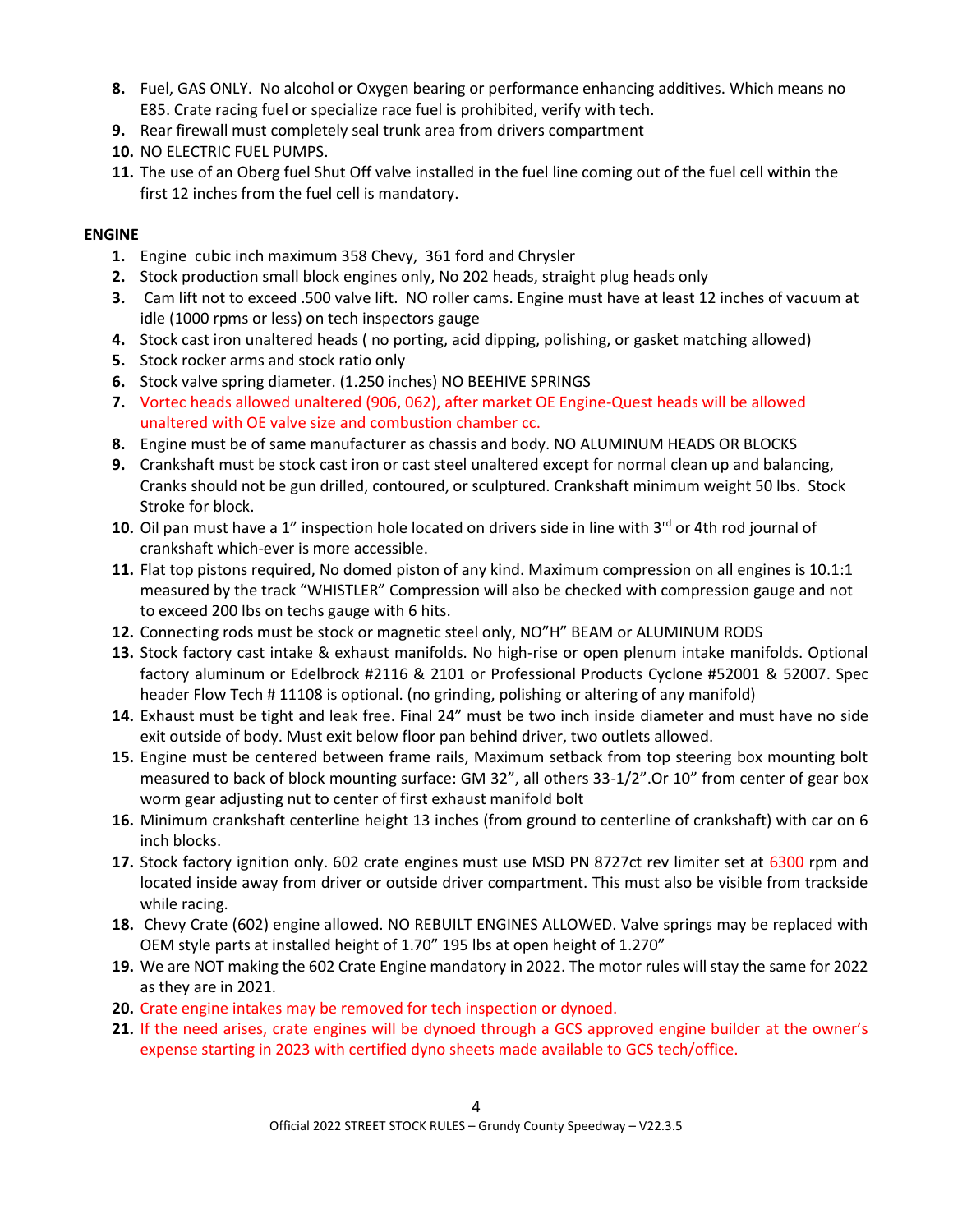#### **CARBURETOR**

- **1.** Holley 350 cfm (0-7448) BOX STOCK two barrel is the only legal carb and 602 crate with box stock 4412 500 cfm. Metering block must remain stock for out of the box carb.
- **2.** A 1" adapter plate or spacer may be used. (2) 1/8" gaskets only. One on top and one on bottom of spacer or adapter plate. Spacer must have two cylindrical holes with no taper.
- **3.** Carburetor must be unaltered. (must retain choke horn, choke plate may be removed)
- **4.** Carburetor must pass inspection with track tech tools
- **5.** Two return springs mandatory
- **6.** May use air box with maximum 2 ½'' x 20'' air box opening.

#### **BATTERY**

- **1.** One 12 volt battery only (jell type highly recommended)
- **2.** Battery must be securely mounted (no bungee cords)
- **3.** Battery box must be used if battery is installed in drivers compartment
- **4.** Battery mounting , box, and cover must pass tech inspection or car will not be allowed on track

#### **TRANSMISSION**

- 1. Stock automatic transmission only
- 2. Transmission must have working torque converter. 10", 11", 12" converters only
- 3. Extra transmission oil cooler is allowed
- 4. All gears must function with no direct drives, or couplers.

#### **REAR END**

- 1. The complete rear end assembly must stock for your year and make of car
- 2. Rear axle may be locked, posi allowed (no lightweight spools, carriers or gears) 25# weight break for the use of a spool. You may use a 7.5 Coleman full steel spool or mini spool only for the weight break.
- 3. No cambering of axle tubes, snouts etc.
- 4. NO traction compensating differentials, no traction control devices.
- 5. Steel drive shaft only, Driveshaft hoop 6" behind front u-joint required.
- 6. Moser steel axles highly recommended.

#### **WHEELS**

- 1. Seven inch maximum wheel width.
- 2. Steel wheels only. Minimum wheel weight 21 lbs
- 3. Oversize lug nuts required. Solid steel studs must be installed with correct press-fit, which means no welding of studs. Stud length must be at least flush with outside edge of lug nut
- 4. Coleman Steel front hub recommended
- 5. Non-metric cars must use 4" offset wheels. Metric car can use 3" or 4" offset wheels with the option of 2" offset wheels on one side

#### **TIRES**

- **1.** Hoosier D800 tires on 7" wheels. You may use last year's S800 tires on 7" wheels until June 1, 2022.
- **2.** All tires must be scanned tires purchased from the track tire supplier.
- **3.** No tire softeners allowed
- **4.** 4 new tires the first night then 1 new tire every night.
- **5.** Cut tires replaced with a new tire is up to the discretion of the tech officials
- **6.** All tires are scanned to your tire bank for future use.